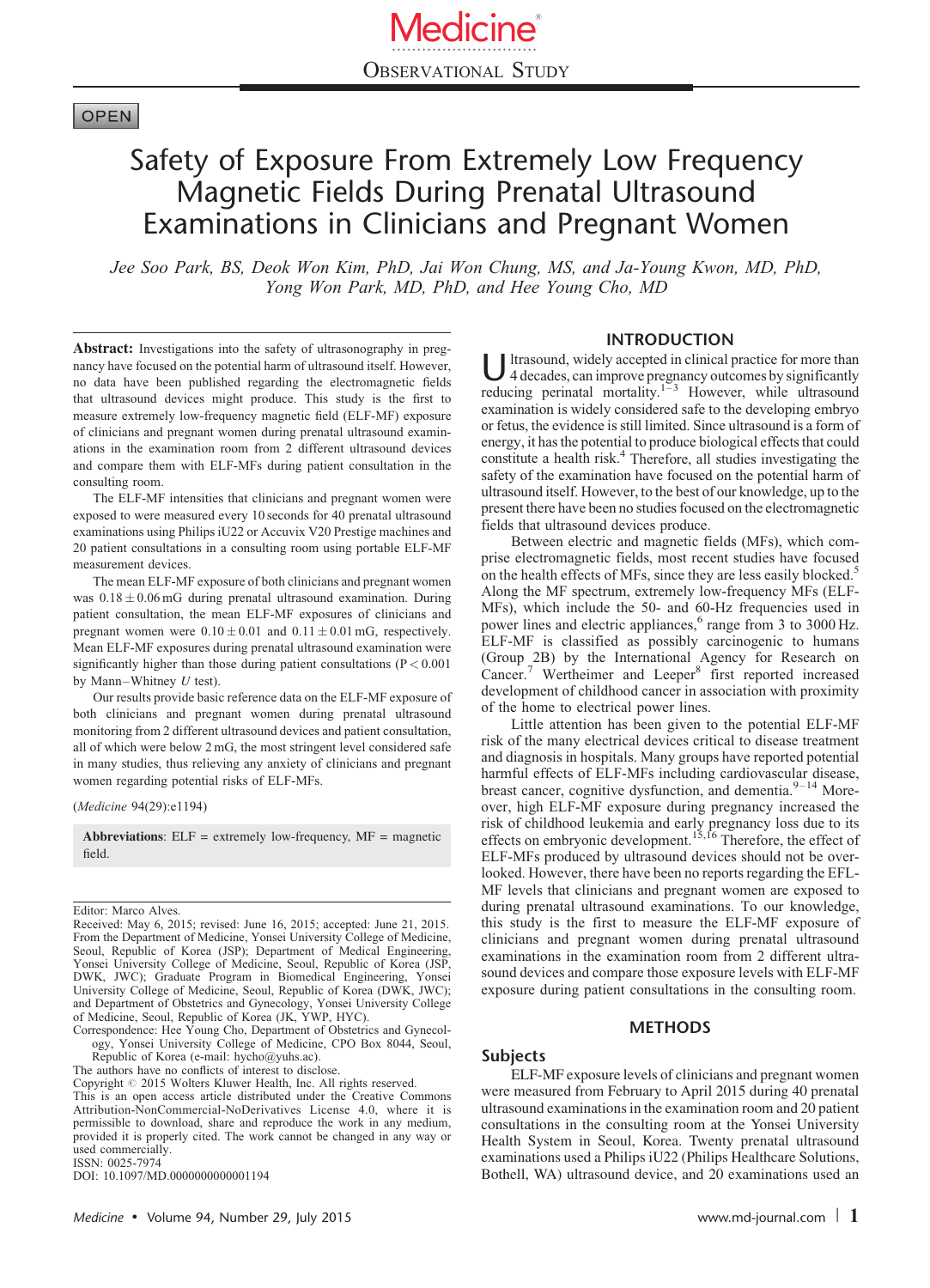

FIGURE 1. (A) The EMDEX Lite was fitted on over each clinician's heart. (B) Installation of the EMDEX II under the bed during prenatal ultrasound examination. (C) Installation of the EMDEX II at the back of the chair during patient consultation.

Accuvix V20 Prestige (Samsung Medison Co Ltd, Seoul, Korea) ultrasound device. All subjects were informed of the purpose and procedure of the experiments and provided written consent before joining the study. The Yonsei University Health System Institutional Review Board approved the study protocol (project no: 4-2015-0012).

#### Measurement of ELF-MFs

To measure the ELF-MF exposure levels of clinicians during prenatal ultrasound examinations and patient consultation, an EMDEX Lite (Enertech Consultants, Campbell, CA), a portable device to periodically measure ELF-MF intensity, was fitted into position over each clinician's heart during each prenatal ultrasound examination and patient consultation (Figure 1A). To measure ELF-MF exposure levels of the pregnant women during prenatal ultrasound examinations, an EMDEX II (Enertech Consultants), a portable device to periodically measure ELF-MF intensity, was installed under the bed as close as possible to the position of the maternal abdomen during prenatal ultrasound examination (Figure 1B). To measure the ELF-MF exposure levels of pregnant women during patient consultation, an EMDEX II (Enertech Consultants) was installed at the back of the chair where pregnant women typically sat during their visit with clinicians, corresponding to the nearest position to the maternal abdomen (Figure 1C). The EMDEX Lite can measure ELF-MFs between 40 and 1000 Hz and ranging from 0.1 to 700.0 mG with a resolution of 0.1 mG and accuracy of  $\pm 2\%$ . The EMDEX II can measure ELF-MFs between 40 and 800 Hz, ranging from 0.1 to 3000.0 mG with a resolution of 0.1 mG and accuracy of  $\pm1\%$ . The ELF-MF intensity was sampled and stored by the devices every 10 seconds from the start to completion of each examination. The data were then retrieved by connecting the measuring device to a personal computer and analyzed by EMCALC 2000 (Enertech Consultants) analysis and graphical software.

#### Statistical Analyses

The mean and standard deviation of ELF-MF intensity during each examination were calculated. The Mann–Whitney U test was used to compare the mean ELF-MF exposures of clinicians and pregnant women during patient consultation and prenatal ultrasound examinations from 2 different ultrasound devices (Philips iU22 and Accuvix V20 Prestige). SPSS software version 20.0 (SPSS, Inc., Chicago, IL) was used for statistical analyses. All reported P values were 2-tailed, and P values <0.05 were considered statistically significant.

#### RESULTS

ELF-MF exposure levels during patient consultation in the consulting room and during prenatal ultrasound examination with either different ultrasound device, the Philips iU22, and the Accuvix V20 Prestige are presented in [Tables 1–3,](#page-2-0) respectively. [Table 4](#page-3-0) shows the comparison of mean ELF-MF exposure of clinicians and pregnant women during patient consultation and prenatal ultrasound examination. In 40 total prenatal ultrasound examinations, mean ELF-MF exposure was  $0.18 \pm 0.06$  mG for both clinicians and pregnant women. In 20 patient consultations, the mean ELF-MF exposures of clinicians and pregnant women were  $0.10 \pm 0.01$  and  $0.11 \pm 0.01$  mG, respectively. The mean ELF-MF exposures of both clinicians and pregnant women during prenatal ultrasound examination were significantly higher those during patient consultation. Furthermore, the mean ELF-MF exposures from the Philips iU22 and Accuvix V20 Prestige devices, analyzed separately, were both significantly higher  $(P< 0.001$  by Mann–Whitney U test) than ELF-MF exposure during patient consultation ([Table 5\)](#page-3-0). Mean ELF-MF exposures of clinicians and pregnant women from the Philips iU22 device  $(0.24 \pm 0.03$  and  $0.24 \pm 0.02$  mG) were significantly higher than those from the Accuvix V20 Prestige device  $(0.13 \pm 0.02$  and  $0.13 \pm 0.01$  mG) ( $P < 0.001$  by Mann–Whitney U test) ([Table 6\)](#page-4-0).

#### **DISCUSSION**

In our study, the mean ELF-MF exposure of both clinicians and pregnant women was  $0.18 \pm 0.06$  mG (n = 40 each) during prenatal ultrasound examination in the examination room. During patient consultation in the consulting room, the mean ELF-MF exposures of clinicians and pregnant women were  $0.10 \pm 0.01$  (n = 20) and  $0.11 \pm 0.01$  mG (n = 20), respectively. Although mean ELF-MF exposure was higher during prenatal ultrasound examination than during patient consultation, all ELF-MF measurements were below 2 mG, which is considered a safe limit in many epidemiological studies and guidelines suggested by the Swedish Board for Technical Accreditation for computer monitors.<sup>[17–20](#page-5-0)</sup> Moreover, the mean ELF-MF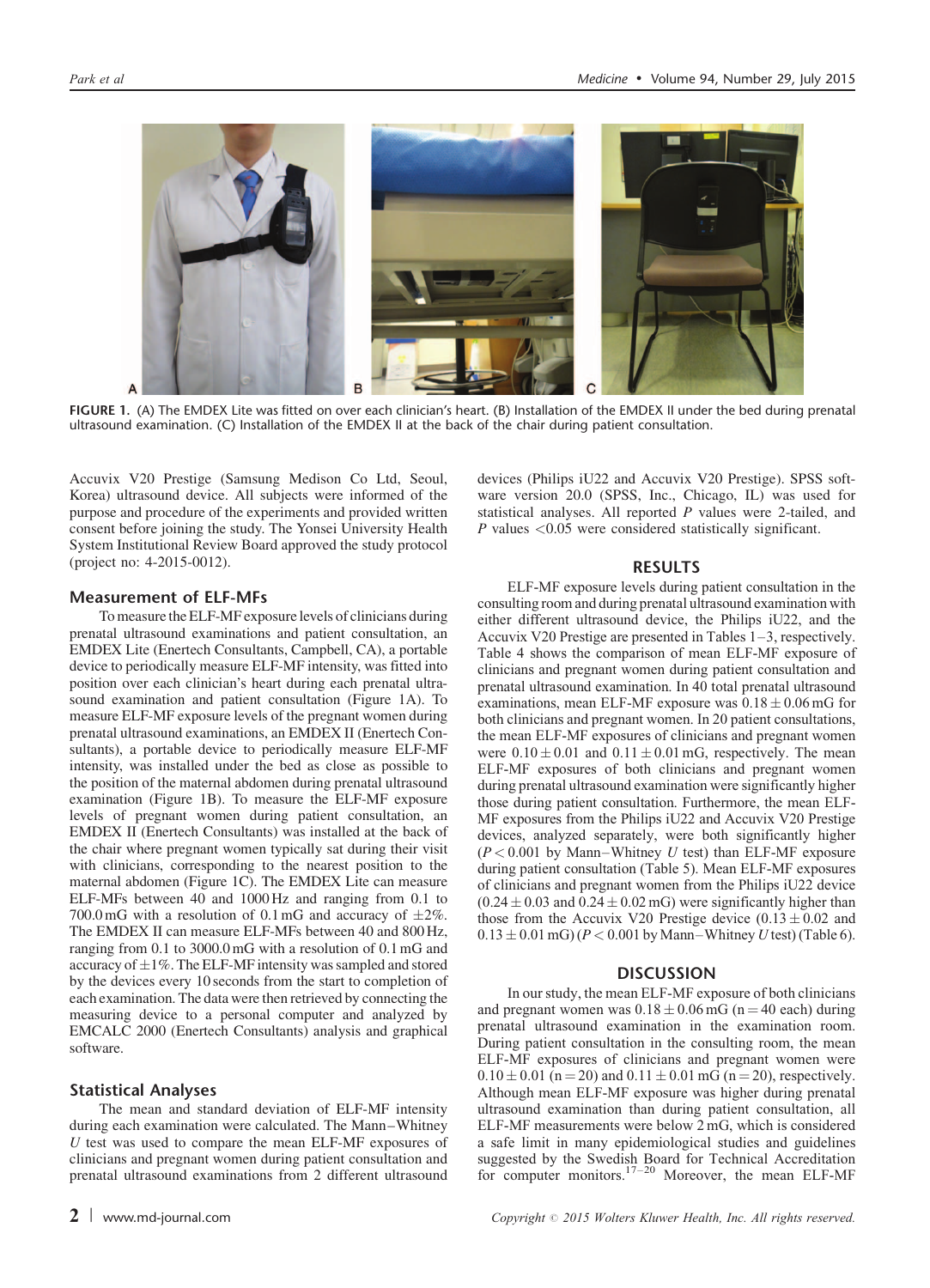<span id="page-2-0"></span>TABLE 1. Exposure Levels of Clinicians and Pregnant Women to Extremely Low-Frequency Magnetic Fields During Patient Consultation in the Consulting Room

|  | <b>MF</b> Exposure (mG) |  |
|--|-------------------------|--|
|--|-------------------------|--|

| Case            | <b>Duration</b> of<br><b>Measurement</b><br>(seconds) | Number of<br>Measurements* | Min | <b>Max</b> | Mean | <b>SD</b> |
|-----------------|-------------------------------------------------------|----------------------------|-----|------------|------|-----------|
| C <sub>1</sub>  | 110                                                   | 12                         | 0.1 | 0.1        | 0.10 | 0.02      |
| C <sub>2</sub>  | 50                                                    | 6                          | 0.1 | 0.1        | 0.10 | 0.03      |
| C <sub>3</sub>  | 50                                                    | 6                          | 0.1 | 0.1        | 0.09 | 0.02      |
| C <sub>4</sub>  | 170                                                   | 18                         | 0.1 | 0.1        | 0.12 | 0.02      |
| C <sub>5</sub>  | 110                                                   | 12                         | 0.1 | 0.1        | 0.11 | 0.03      |
| C6              | 110                                                   | 12                         | 0.1 | 0.1        | 0.10 | 0.03      |
| C7              | 50                                                    | 6                          | 0.1 | 0.1        | 0.08 | 0.00      |
| C8              | 110                                                   | 12                         | 0.1 | 0.1        | 0.09 | 0.02      |
| C9              | 290                                                   | 30                         | 0.1 | 0.2        | 0.11 | 0.04      |
| C10             | 410                                                   | 42                         | 0.1 | 0.2        | 0.11 | 0.04      |
| C11             | 50                                                    | 6                          | 0.1 | 0.1        | 0.09 | 0.02      |
| C12             | 230                                                   | 24                         | 0.1 | 0.1        | 0.10 | 0.03      |
| C13             | 50                                                    | 6                          | 0.1 | 0.2        | 0.10 | 0.04      |
| C14             | 110                                                   | 12                         | 0.1 | 0.1        | 0.12 | 0.02      |
| C15             | 110                                                   | 12                         | 0.1 | 0.1        | 0.11 | 0.02      |
| C16             | 230                                                   | 24                         | 0.1 | 0.1        | 0.12 | 0.03      |
| C17             | 170                                                   | 18                         | 0.1 | 0.1        | 0.12 | 0.02      |
| C18             | 50                                                    | 6                          | 0.1 | 0.1        | 0.10 | 0.03      |
| C19             | 50                                                    | 6                          | 0.1 | 0.1        | 0.11 | 0.03      |
| C20             | 110                                                   | 12                         | 0.1 | 0.1        | 0.11 | 0.03      |
| P <sub>1</sub>  | 110                                                   | 12                         | 0.1 | 0.1        | 0.11 | 0.00      |
| P <sub>2</sub>  | 50                                                    | 6                          | 0.1 | 0.1        | 0.11 | 0.00      |
| P <sub>3</sub>  | 50                                                    | 6                          | 0.1 | 0.1        | 0.11 | 0.00      |
| P <sub>4</sub>  | 170                                                   | 18                         | 0.1 | 0.1        | 0.12 | 0.01      |
| P <sub>5</sub>  | 110                                                   | 12                         | 0.1 | 0.1        | 0.11 | 0.00      |
| P <sub>6</sub>  | 110                                                   | 12                         | 0.1 | 0.1        | 0.11 | 0.00      |
| P7              | 50                                                    | 6                          | 0.1 | 0.1        | 0.11 | 0.00      |
| P8              | 110                                                   | 12                         | 0.1 | 0.2        | 0.12 | 0.03      |
| P <sub>9</sub>  | 50                                                    | 6                          | 0.1 | 0.1        | 0.11 | 0.00      |
| P10             | 230                                                   | 24                         | 0.1 | 0.1        | 0.11 | 0.00      |
| P11             | 50                                                    | 6                          | 0.1 | 0.1        | 0.11 | 0.00      |
| P12             | 110                                                   | 12                         | 0.1 | 0.1        | 0.12 | 0.01      |
| P13             | 110                                                   | 12                         | 0.1 | 0.1        | 0.11 | 0.00      |
| P14             | 230                                                   | 24                         | 0.1 | 0.1        | 0.11 | 0.00      |
| P <sub>15</sub> | 170                                                   | 18                         | 0.1 | 0.1        | 0.11 | 0.00      |
| P <sub>16</sub> | 50                                                    | 6                          | 0.1 | 0.1        | 0.11 | 0.00      |
| P17             | 50                                                    | 6                          | 0.1 | 0.1        | 0.11 | 0.00      |
| P18             | 110                                                   | 12                         | 0.1 | 0.1        | 0.11 | 0.00      |
| P <sub>19</sub> | 170                                                   | 18                         | 0.1 | 0.1        | 0.11 | 0.00      |
| P <sub>20</sub> | 110                                                   | 12                         | 0.1 | 0.1        | 0.12 | 0.01      |

 $C =$  clinician, P = pregnant woman, MF = magnetic field, SD = standard deviation.<br>
<sup>\*</sup>The number of measurements was counted on the basis of the

repeated measurements every 10 seconds within the designated time.

C = clinician, P = pregnant woman, MF = magnetic field, SD = standard deviation.

The number of measurements was counted on the basis of the repeated measurements every 10 seconds within the designated time.

exposed to ELF-MFs during surgery by spot measurement and repeated measurement, finding that mean ELF-MF exposures were  $5.8 \pm 5.2 \text{ mG}^{22,23}$  Riminesi et al<sup>[24](#page-5-0)</sup> measured ELF-MFs in neonatal intensive care units and reported high ELF-MF levels exceeding 2 mG. However, recent study of measuring surgeons' levels of exposure to ELF-MFs during laparoscopic and robotic

exposure levels during prenatal ultrasound examination and patient consultation were lower than the mean MF exposure level of 1.1 mG encountered in homes in North America.<sup>2</sup>

Despite the potential harmful effects of ELF-MFs in humans, few studies have investigated ELF-MFs in hospitals. We have reported on the extent to which anesthesiologists are

TABLE 2. Exposure Levels of Clinicians and Pregnant Women to Extremely Low-Frequency Magnetic Fields During Prenatal Ultrasound Examinations in the Examination Room Using a Philips iU22 Ultrasound Device

#### MF Exposure (mG)

|                 | <b>Duration</b> of |                           |     |            |             |      |
|-----------------|--------------------|---------------------------|-----|------------|-------------|------|
|                 | <b>Measurement</b> | Number of                 |     |            |             |      |
| Case            | (seconds)          | Measurements <sup>*</sup> | Min | <b>Max</b> | <b>Mean</b> | SD.  |
| C <sub>1</sub>  | 230                | 24                        | 0.2 | 0.5        | 0.27        | 0.09 |
| C <sub>2</sub>  | 50                 | 6                         | 0.2 | 0.2        | 0.20        | 0.03 |
| C <sub>3</sub>  | 170                | 18                        | 0.1 | 1.8        | 0.23        | 0.38 |
| C <sub>4</sub>  | 110                | 12                        | 0.1 | 0.3        | 0.21        | 0.05 |
| C <sub>5</sub>  | 110                | 12                        | 0.1 | 0.5        | 0.21        | 0.13 |
| C <sub>6</sub>  | 230                | 24                        | 0.1 | 0.2        | 0.20        | 0.03 |
| C7              | 110                | 12                        | 0.1 | 0.3        | 0.22        | 0.05 |
| C8              | 230                | 24                        | 0.1 | 0.3        | 0.24        | 0.06 |
| C9              | 350                | 36                        | 0.1 | 0.4        | 0.22        | 0.07 |
| C10             | 290                | 30                        | 0.1 | 0.4        | 0.27        | 0.05 |
| C11             | 170                | 18                        | 0.2 | 0.4        | 0.30        | 0.07 |
| C12             | 350                | 36                        | 0.1 | 0.3        | 0.26        | 0.05 |
| C13             | 350                | 36                        | 0.1 | 0.4        | 0.23        | 0.08 |
| C14             | 470                | 48                        | 0.1 | 0.3        | 0.22        | 0.07 |
| C15             | 110                | 12                        | 0.2 | 0.2        | 0.20        | 0.03 |
| C16             | 50                 | 6                         | 0.1 | 0.3        | 0.21        | 0.09 |
| C17             | 290                | 30                        | 0.1 | 0.5        | 0.21        | 0.08 |
| C18             | 350                | 36                        | 0.1 | 0.3        | 0.28        | 0.05 |
| C19             | 230                | 24                        | 0.1 | 0.4        | 0.29        | 0.07 |
| C20             | 290                | 30                        | 0.1 | 0.5        | 0.25        | 0.09 |
| P <sub>1</sub>  | 50                 | 6                         | 0.1 | 0.3        | 0.22        | 0.07 |
| P <sub>2</sub>  | 890                | 90                        | 0.1 | 0.3        | 0.24        | 0.05 |
| P3              | 1190               | 120                       | 0.1 | 0.3        | 0.23        | 0.05 |
| P <sub>4</sub>  | 1190               | 120                       | 0.1 | 0.3        | 0.22        | 0.05 |
| P <sub>5</sub>  | 50                 | 6                         | 0.2 | 0.3        | 0.24        | 0.02 |
| P6              | 110                | 12                        | 0.1 | 0.3        | 0.25        | 0.07 |
| P7              | 410                | 42                        | 0.1 | 0.3        | 0.23        | 0.03 |
| P8              | 350                | 36                        | 0.1 | 0.2        | 0.22        | 0.03 |
| P <sub>9</sub>  | 110                | 12                        | 0.2 | 0.2        | 0.22        | 0.01 |
| P10             | 290                | 30                        | 0.1 | 0.2        | 0.22        | 0.02 |
| P11             | 470                | 48                        | 0.2 | 0.2        | 0.22        | 0.01 |
| P <sub>12</sub> | 530                | 54                        | 0.1 | 0.3        | 0.22        | 0.03 |
| P <sub>13</sub> | 230                | 24                        | 0.1 | 0.3        | 0.24        | 0.05 |
| P <sub>14</sub> | 350                | 36                        | 0.1 | 0.3        | 0.23        | 0.05 |
| P <sub>15</sub> | 290                | 30                        | 0.1 | 0.3        | 0.23        | 0.04 |
| P <sub>16</sub> | 290                | 30                        | 0.2 | 0.3        | 0.26        | 0.05 |
| P17             | 230                | 24                        | 0.2 | 0.4        | 0.27        | 0.05 |
| P18             | 350                | 36                        | 0.2 | 0.3        | 0.28        | 0.05 |
| P19             | 350                | 36                        | 0.1 | 0.4        | 0.25        | 0.06 |
| P <sub>20</sub> | 470                | 48                        | 0.2 | 0.3        | 0.24        | 0.04 |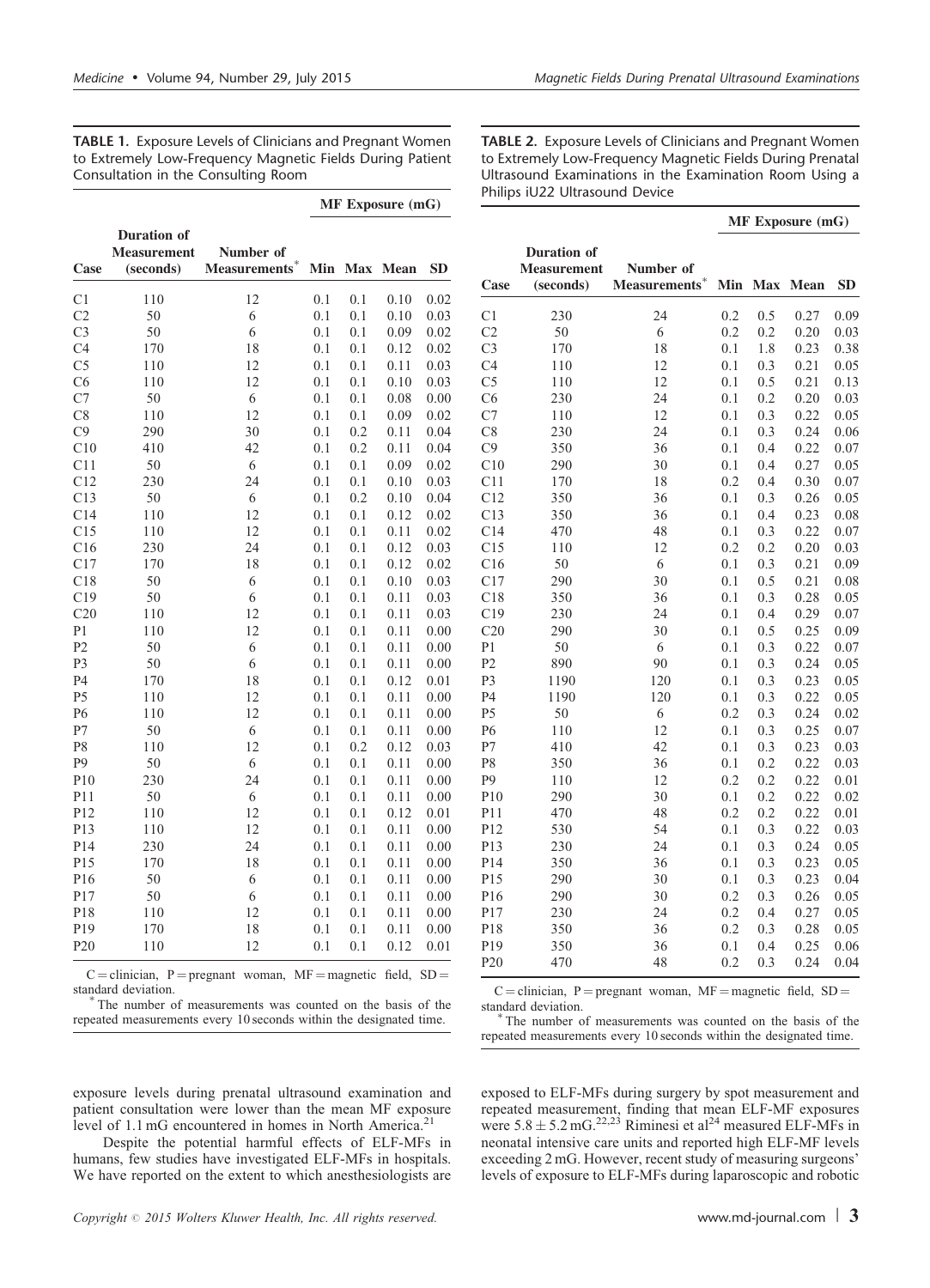<span id="page-3-0"></span>TABLE 3. Exposure Levels of Clinicians and Pregnant Women to Extremely Low-Frequency Magnetic Fields During Prenatal Ultrasound Examinations in the Examination Room Using an Accuvix V20 Prestige Ultrasound Device

|                 |                                                       |                            | <b>MF Exposure (mG)</b> |            |      |           |
|-----------------|-------------------------------------------------------|----------------------------|-------------------------|------------|------|-----------|
| Case            | <b>Duration</b> of<br><b>Measurement</b><br>(seconds) | Number of<br>Measurements* | Min                     | <b>Max</b> | Mean | <b>SD</b> |
| C <sub>1</sub>  | 50                                                    | 6                          | 0.1                     | 0.2        | 0.16 | 0.06      |
| C <sub>2</sub>  | 230                                                   | 24                         | 0.1                     | 0.1        | 0.12 | 0.02      |
| C <sub>3</sub>  | 350                                                   | 36                         | 0.1                     | 0.1        | 0.11 | 0.03      |
| C <sub>4</sub>  | 50                                                    | 6                          | 0.1                     | 0.4        | 0.13 | 0.15      |
| C <sub>5</sub>  | 110                                                   | 12                         | 0.1                     | 0.4        | 0.12 | 0.10      |
| C <sub>6</sub>  | 110                                                   | 12                         | 0.1                     | 0.1        | 0.11 | 0.03      |
| C7              | 110                                                   | 12                         | 0.1                     | 0.1        | 0.13 | 0.01      |
| C8              | 230                                                   | 24                         | 0.1                     | 0.3        | 0.14 | 0.04      |
| C9              | 290                                                   | 30                         | 0.1                     | 0.2        | 0.12 | 0.02      |
| C10             | 110                                                   | 12                         | 0.1                     | 0.1        | 0.11 | 0.05      |
| C11             | 230                                                   | 24                         | 0.1                     | 0.2        | 0.13 | 0.02      |
| C12             | 290                                                   | 30                         | 0.1                     | 0.2        | 0.12 | 0.03      |
| C13             | 350                                                   | 36                         | 0.1                     | 0.2        | 0.11 | 0.04      |
| C14             | 170                                                   | 18                         | 0.1                     | 0.3        | 0.16 | 0.05      |
| C15             | 230                                                   | 24                         | 0.1                     | 0.1        | 0.12 | 0.05      |
| C16             | 290                                                   | 30                         | 0.1                     | 0.1        | 0.11 | 0.05      |
| C17             | 350                                                   | 36                         | 0.1                     | 0.1        | 0.15 | 0.01      |
| C18             | 110                                                   | 12                         | 0.1                     | 0.4        | 0.14 | 0.02      |
| C19             | 170                                                   | 18                         | 0.1                     | 0.2        | 0.11 | 0.08      |
| C20             | 350                                                   | 36                         | 0.1                     | 0.1        | 0.12 | 0.03      |
| P <sub>1</sub>  | 290                                                   | 30                         | 0.1                     | 0.1        | 0.12 | 0.01      |
| P <sub>2</sub>  | 50                                                    | 6                          | 0.1                     | 0.1        | 0.12 | 0.01      |
| P3              | 590                                                   | 60                         | 0.1                     | 0.2        | 0.13 | 0.02      |
| P <sub>4</sub>  | 350                                                   | 36                         | 0.1                     | 0.2        | 0.14 | 0.02      |
| P5              | 110                                                   | 12                         | 0.1                     | 0.2        | 0.14 | 0.05      |
| P <sub>6</sub>  | 170                                                   | 18                         | 0.1                     | 0.2        | 0.13 | 0.02      |
| P7              | 170                                                   | 18                         | 0.1                     | 0.2        | 0.12 | 0.03      |
| P8              | 230                                                   | 24                         | 0.1                     | 0.2        | 0.13 | 0.04      |
| P9              | 830                                                   | 84                         | 0.1                     | 0.2        | 0.12 | 0.03      |
| P <sub>10</sub> | 590                                                   | 60                         | 0.1                     | 0.2        | 0.12 | 0.02      |
| P11             | 170                                                   | 18                         | 0.1                     | 0.2        | 0.14 | 0.04      |
| P <sub>12</sub> | 50                                                    | 6                          | 0.1                     | 0.2        | 0.12 | 0.06      |
| P13             | 290                                                   | 30                         | 0.1                     | 0.2        | 0.13 | 0.02      |
| P14             | 110                                                   | 12                         | 0.1                     | 0.1        | 0.12 | 0.04      |
| P15             | 50                                                    | 6                          | 0.1                     | 0.1        | 0.12 | 0.02      |
| P <sub>16</sub> | 110                                                   | 12                         | 0.1                     | 0.2        | 0.13 | 0.03      |
| P17             | 230                                                   | 24                         | 0.1                     | 0.2        | 0.13 | 0.03      |
| P <sub>18</sub> | 110                                                   | 12                         | 0.1                     | 0.2        | 0.12 | 0.03      |
| P19             | 290                                                   | 30                         | 0.1                     | 0.2        | 0.14 | 0.03      |
| P <sub>20</sub> | 350                                                   | 36                         | 0.1                     | 0.2        | 0.13 | 0.04      |

 $C =$  clinician, P = pregnant woman, MF = magnetic field, SD = standard deviation.<br>
<sup>\*</sup>The number of measurements was counted on the basis of the

repeated measurements every 10 seconds within the designated time.

surgeries showed mean exposure levels of  $0.06 \pm 0.01$  and  $0.03 \pm 0.00 \,\mu$ T, respectively, with significant differences.<sup>2</sup> Although ELF-MFs during laparoscopic and robotic surgeries were lower than those during prenatal ultrasound examination and patient consultation, ELF-MFs during prenatal ultrasound examination in the examination room and during patient TABLE 4. Comparisons of the Mean Extremely Low-Frequency Magnetic Field Exposures of Clinicians and Pregnant Women During Patient Consultation and Prenatal Ultrasound Examination

| <b>Cases</b>                        | $MF$ Exposure $(mG)$                  |                                                        |                    |  |  |
|-------------------------------------|---------------------------------------|--------------------------------------------------------|--------------------|--|--|
|                                     | <b>Patient</b><br><b>Consultation</b> | <b>Prenatal Ultrasound</b><br>Examination <sup>†</sup> | $\boldsymbol{p}^*$ |  |  |
| Clinicians                          | $0.10 + 0.01$<br>$(n=20)$             | $0.18 + 0.06$<br>$(n = 40)$                            | < 0.001            |  |  |
| Pregnant<br>women<br>$\mathbf{p}^*$ | $0.11 + 0.01$<br>$(n=20)$<br>0.017    | $0.18 + 0.06$<br>$(n = 40)$<br>0.510                   | < 0.001            |  |  |

MF = magnetic field. Values are given as mean  $\pm$  standard deviation.  $*$  P values were obtained by the Mann–Whitney U test.

<sup>†</sup>MF exposures in clinicians and pregnant women with the Philips iU22 and Accuvix V20 Prestige systems were both significantly higher than MF exposure during patient consultation  $(P < 0.001$  by Mann– Whitney  $U$  test) (Table 5).

consultation in the consulting room were below 2 mG, which is lower than those reported in most of other studies of ELF-MFs in hospitals.

We measured clinicians' exposure levels of ELF-MFs at the heart since many studies have reported the potential harmful influences of ELF-MFs on the heart.<sup>9,26</sup> Moreover, locating the measuring devices over the heart had the least interference over clinicians' activity. By contrast, we measured the ELF-MF exposure of pregnant women near the maternal abdomen, since our primary interest was the intensity of ELF-MFs near the fetus. ELF-MFs have been reported to influence embryonic develop-ment causing early pregnancy loss.<sup>[16](#page-5-0)</sup> Measuring the ELF-MFs at the maternal abdomen could be informative regarding the influence of ELF-MFs on the fetus through the maternal body.

TABLE 5. Comparisons of the Mean Extremely Low-Frequency Magnetic Field Exposures of Clinicians and Pregnant Women During Patient Consultation and Prenatal Ultrasound Examination Using Philips iU22 and Accuvix V20 Prestige Devices

|                   | <b>MF</b> Exposure (mG)          |                                                                                                                                     |                    |  |  |  |
|-------------------|----------------------------------|-------------------------------------------------------------------------------------------------------------------------------------|--------------------|--|--|--|
| <b>Cases</b>      | <b>Patient</b><br><b>Consult</b> | <b>Philips</b><br>iU <sub>22</sub>                                                                                                  | $\boldsymbol{p}^*$ |  |  |  |
| Clinicians        | $0.10 + 0.01$<br>$(n=20)$        | $0.24 + 0.03$<br>$(n=20)$                                                                                                           | < 0.001            |  |  |  |
| Pregnant<br>women | $0.11 \pm 0.01$<br>$(n=20)$      | $0.24 + 0.02$<br>$(n=20)$                                                                                                           | < 0.001            |  |  |  |
|                   | <b>Patient</b><br><b>Consult</b> | <b>Accuvix V20</b><br><b>Prestige</b>                                                                                               | $\boldsymbol{p}^*$ |  |  |  |
| Clinicians        | $0.10 \pm 0.01$<br>$(n=20)$      | $0.13 + 0.02$<br>$(n = 20)$                                                                                                         | < 0.001            |  |  |  |
| Pregnant<br>women | $0.11 \pm 0.01$<br>$(n = 20)$    | $0.13 + 0.01$<br>$(n = 20)$                                                                                                         | < 0.001            |  |  |  |
|                   |                                  | $MF =$ magnetic field. Values are given as mean $\pm$ standard deviation.<br>$*$ P values were obtained by the Mann–Whitney U test. |                    |  |  |  |

4 | www.md-journal.com Copyright  $\odot$  2015 Wolters Kluwer Health, Inc. All rights reserved.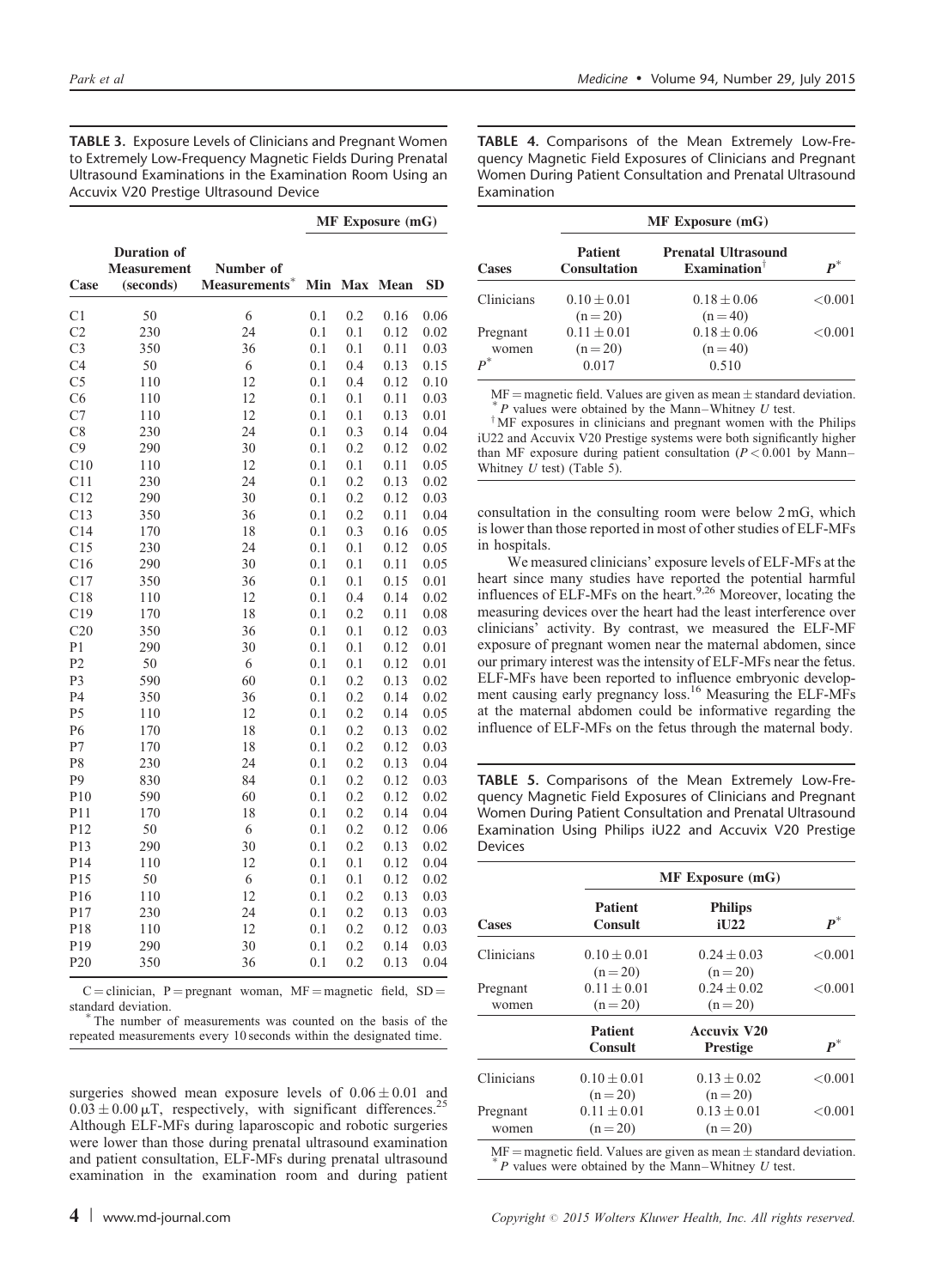<span id="page-4-0"></span>

|  | TABLE 6. Comparisons of the Mean Extremely Low-Fre-        |  |  |  |
|--|------------------------------------------------------------|--|--|--|
|  | quency Magnetic Field Exposures of Clinicians and Pregnant |  |  |  |
|  | Women During Prenatal Ultrasound Examination Using Philips |  |  |  |
|  | iU22 and Accuvix V20 Prestige Ultrasound Devices           |  |  |  |

|                            | $MF$ Exposure $(mG)$                   |                                      |                    |  |  |  |
|----------------------------|----------------------------------------|--------------------------------------|--------------------|--|--|--|
| <b>Cases</b>               | Philips iU22                           | Accuvix V20<br><b>Prestige</b>       | $\boldsymbol{p}^*$ |  |  |  |
| Clinicians                 | $0.24 + 0.03$<br>$(n=20)$              | $0.13 + 0.02$<br>$(n=20)$            | ${<}0.001$         |  |  |  |
| Pregnant<br>women<br>$p^*$ | $0.24 \pm 0.02$<br>$(n = 20)$<br>0.435 | $0.13 \pm 0.01$<br>$(n=20)$<br>0.267 | ${<}0.001$         |  |  |  |

MF = magnetic field. Values are given as mean  $\pm$  standard deviation. 
<sup>\*</sup> *P* values were obtained by the Mann–Whitney *U* test.

The ELF-MFs from the Philips iU22 ultrasound device were significantly higher than those from the Accuvix V20 Prestige device, but the ELF-MF levels of both devices were below 2 mG. First, the monitor of the Philips iU22 is bigger than that of the Accuvix V20 Prestige device and since more powers and currents are consumed when the monitor is bigger,  $27$  the ELF-MF levels would be significantly higher from the Philips iU22 ultrasound device. Second, since the distance from the power line to the clinicians and pregnant women was closer in the case of the Philips iU22 than in the case of Accuvix V20 Prestige device and ELF-MFs decrease quickly as the inverse square of the distance, $^{28}$  $^{28}$  $^{28}$  this would cause the difference in ELF-MF levels between 2 ultrasound devices. Other than these, difference might be caused by the 2 systems adopting different monitors, electric circuits, and power systems. However, since there is no specific information regarding the components of 2 systems, we could not be certain. Although we do not know the precise reasons underlying the difference in ELF-MF levels between the Philips iU22 and Accuvix V20 Prestige devices, manufacturers should consider not only the performance of ultrasound itself but also the safety of ELF-MF exposure levels.

It is still unclear what level of ELF-MF is harmful to humans, especially over the stages of embryonic development. Several studies have investigated the harmful effects of ELF-MFs in animal and human cells,<sup>[29](#page-5-0)</sup> but more research is needed to understand the exact pathogenesis underlying the effects of ELF-MFs in humans. Until the precise level of ELF-MFs that is harmful to humans is determined, the ELF-MFs from electronic devices should not be overlooked. These devices originally intended to aid in the diagnosis and treatment of disease should not cause harmful effects themselves.

Our study has several limitations. First, although we tried to maintain the same settings in every consultation, there may have been slight differences across cases. However, these slight differences are unlikely to significantly affect the observed ELF-MF exposure levels. Second, the ELF-MF exposure levels during prenatal ultrasound monitoring significantly differed according to the ultrasound device used. However, since our institution has only 2 different ultrasound devices, the Philips iU22 and Accuvix V20 Prestige, we could only compare ELF-MFs from these 2 devices. Future studies comparing ELF-MF levels from other ultrasound devices and exploring the factors underlying this difference would be valuable.

In conclusion, the mean ELF-MF exposures of clinicians and pregnant women during prenatal ultrasound examinations were significantly higher than the mean ELF-MF exposures of clinicians and pregnant women during patient consultation. However, ELF-MF exposure levels in both settings were considerably lower than 2 mG, the most stringent level considered safe in many studies. To our knowledge, this study is the first to provide basic reference data on the ELF-MF exposure levels of both clinicians and pregnant women during prenatal ultrasound monitoring and patient consultation. Moreover, we compared ELF-MFs from 2 different ultrasound devices and found that ELF-MF exposure significantly differed between 2 different ultrasound devices. Although our results indicated ELF-MF levels less than 2 mG, we should not overlook the effects of ELF-MFs and remain cautious.

## **REFERENCES**

- 1. Newnham JP, Evans SF, Michael CA, et al. Effects of frequent ultrasound during pregnancy: a randomised controlled trial. Lancet. 1993;342:887–891.
- 2. Saari-Kemppainen A, Karjalainen O, Ylöstalo P, et al. Ultrasound screening and perinatal mortality: controlled trial of systematic onestage screening in pregnancy. The Helsinki Ultrasound Trial. Lancet. 1990;336:387–391.
- 3. Newnham JP, Doherty DA, Kendall GE, et al. Effects of repeated prenatal ultrasound examinations on childhood outcome up to 8 years of age: follow-up of a randomised controlled trial. Lancet. 2004;364:2038–2044.
- 4. Torloni MR, Vedmedovska N, Merialdi M, et al. Safety of ultrasonography in pregnancy: WHO systematic review of the literature and meta-analysis. Ultrasound Obstet Gynecol. 2009;33:599–608.
- 5. California Electric and Magnetic Fields Program. Electric and Magnetic Fields: measurements and possible effect on human health. 2000. http://www.ehib.org/emf/longfactsheet.PDF. Accessed October 20, 2014.
- 6. Feychting M, Ahlbom A, Kheifets L. EMF and health. Annu Rev Public Health. 2005;26:165–189.
- 7. IARC Working Group on the Evaluation of Carcinogenic Risks to Humans. Non-ionizing radiation, Part 1: static and extremely lowfrequency (ELF) electric and magnetic fields. IARC Monogr Eval Carcinog Risks Hum. 2002;80:1–395.
- 8. Wertheimer N, Leeper E. Electrical wiring configurations and childhood cancer. Am J Epidemiol. 1979;109:273–284.
- 9. Savitz DA, Liao D, Sastre A, et al. Magnetic field exposure and cardiovascular disease mortality among electric utility workers. Am J Epidemiol. 1999;149:135–142.
- 10. Davis S, Mirick DK, Stevens RG. Residential magnetic fields and the risk of breast cancer. Am J Epidemiol. 2002;155:446–454.
- 11. Kliukiene J, Tynes T, Andersen A. Follow-up of radio and telegraph operators with exposure to electromagnetic fields and risk of breast cancer. Eur J Cancer Prev. 2003;12:301–307.
- 12. London SJ, Pogoda JM, Hwang KL, et al. Residential magnetic field exposure and breast cancer risk: a nested case-control study from a multiethnic cohort in Los Angeles County, California. Am J Epidemiol. 2003;158:969–980.
- 13. Feychting M, Forssen U. Electromagnetic fields and female breast cancer. Cancer Causes Control. 2006;17:553–558.
- 14. Davanipour Z, Tseng CC, Lee PJ, et al. Severe cognitive dysfunction and occupational extremely low frequency magnetic field exposure among elderly Mexican Americans. Br J Med Med Res. 2014;4: 1641–1662.